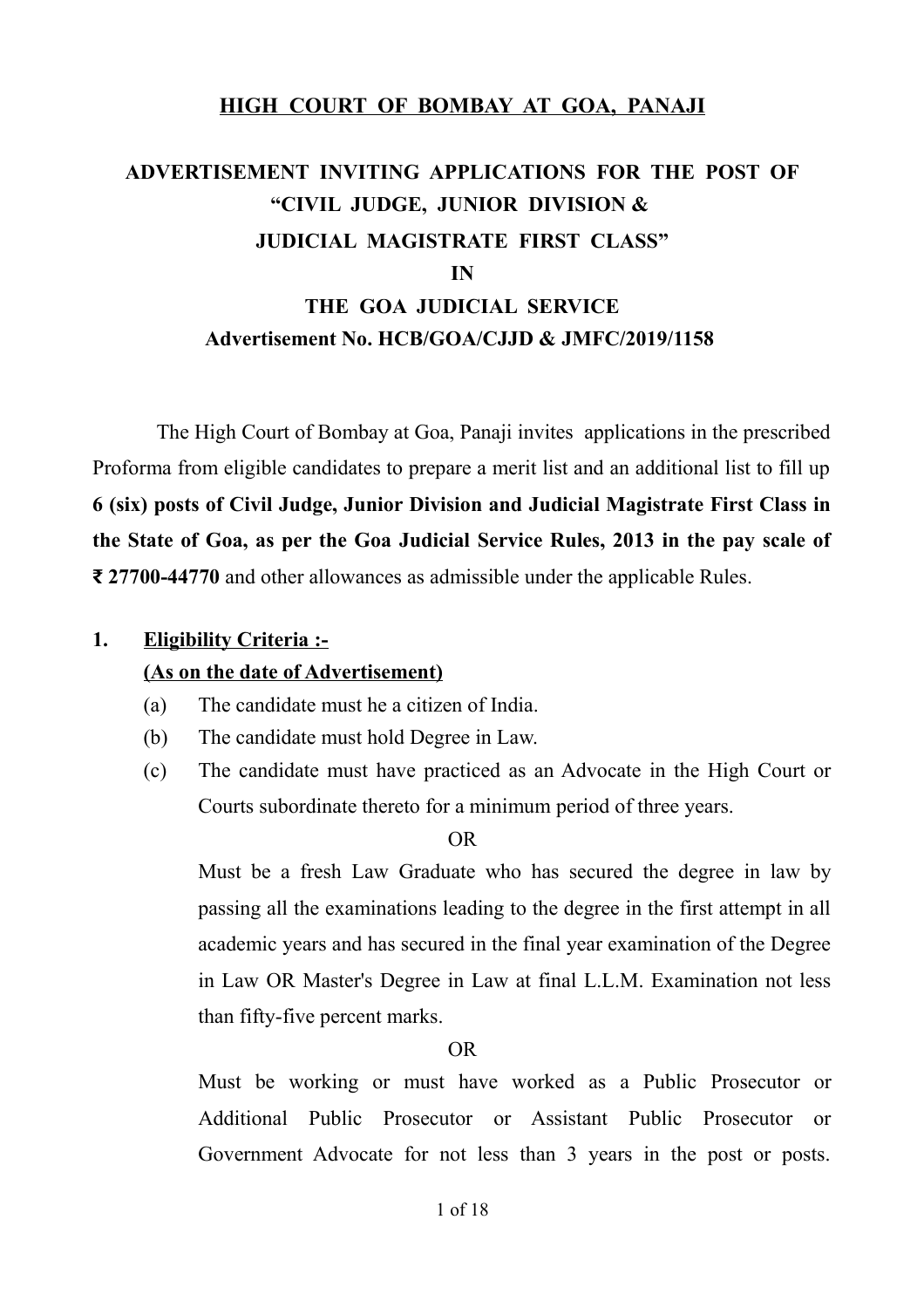In computing the period of 3 years, the period during which the candidate has worked as an Advocate shall be included.

#### **OR** OR

Must be a member of Ministerial staff of :-

- (i) the High Court or of Courts subordinate thereto; or
- (ii) the Offices of the Government Pleaders attached to those Courts;

#### OR

Must be working as Superintendent in the High Court of Bombay at Goa, Panaji or in the Courts subordinate thereto in Goa and holding a Degree in Law or Sub-Registrar or District Registrar in Goa and holding a Degree in Law or Legal Assistant in the Law Department of the Government of Goa or Superintendent (Legal/Drafting) in the Law Department of the Government of Goa, for not less than 5 years in the post or posts.

#### **2. Age : As on the date of Advertisement.**

Not less than twenty-one years and not more than -

- (i) thirty-five years in the case of Advocates with three years practice,
- (ii) twenty-five years in case of fresh Law Graduates,
- (iii) forty-five years in the case of ministerial staff.

Provided that the upper age limit in each of the above categories may be relaxed by **five years** in respect of candidates belonging to communities recognized as backward by the Government for the purpose of recruitment.

**3.** The candidates are required to forward their applications in the prescribed proforma along with the annexures, documents as mentioned below and "**e-Challan"** Receipt by **Registered Post of Speed Post only with Acknowledgment, so as to reach the office of the Registrar (Admin.) High Court of Bombay at Goa, Panaji Goa, on or before the last date i.e. 9 th October 2019.** Applications submitted by hand delivery or any other mode shall not be accepted.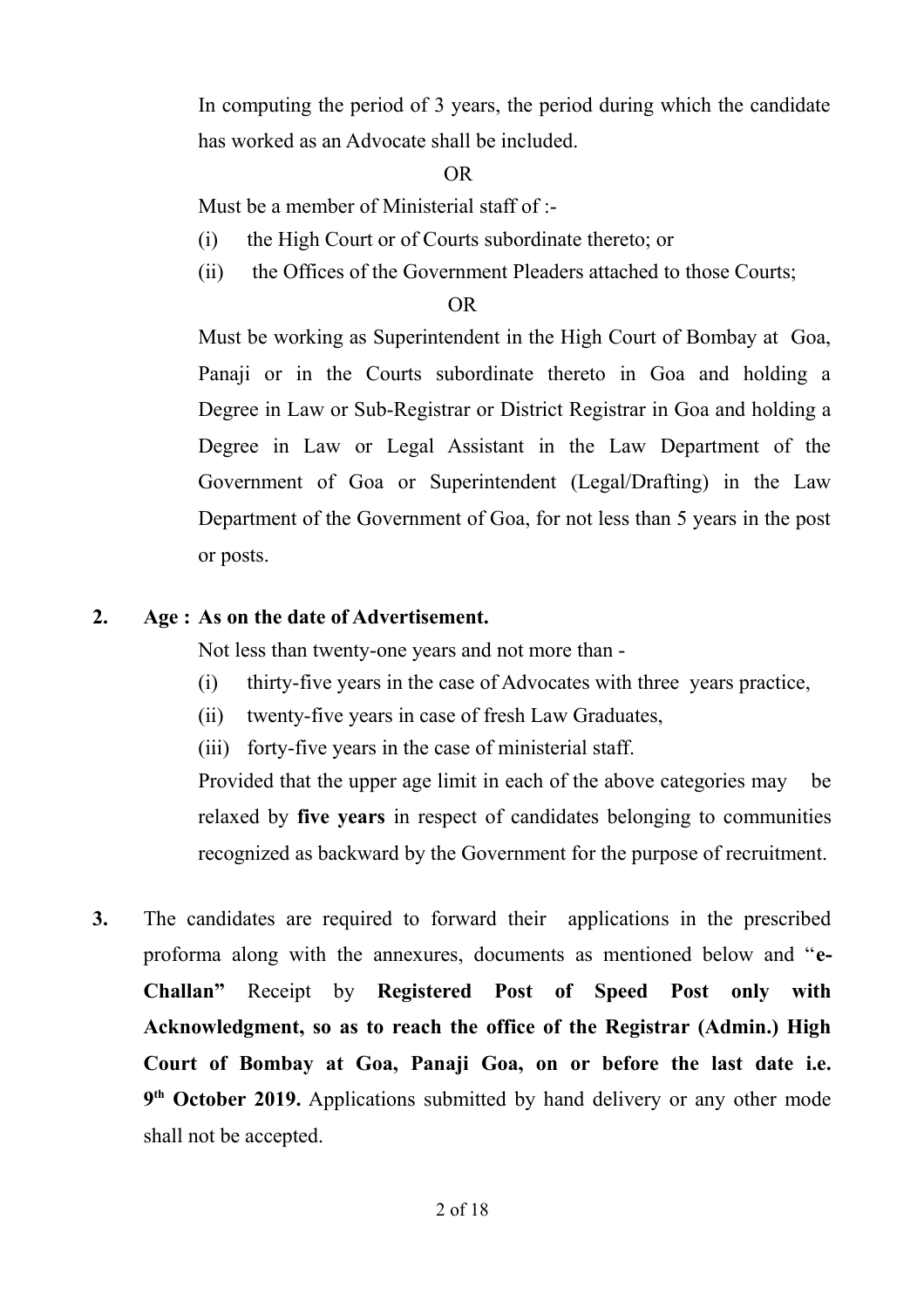#### **4. Documents to be Submitted along with the print out of application form.**

The candidate must submit with the application, self-attested copies (not the originals) of following documents :

- **(a)** Proof that candidate is citizen of India
- **(b)** Proof of the candidate's age as on the date of Advertisement (e.g. Birth Certificate, School Leaving Certificate etc.)
- **(c)** Statement of Marks and Certificate/Degree of having passed graduation, if graduate.
- **(d)** Statement of marks and Certificate/Degree of having passed the Degree in Law or L.L.M., as the case may be.
- **(e)** Certificate of Enrollment as an Advocate (as applicable).
- **(f)** the candidate's standing as a legal practitioner in the High Court or Courts subordinate thereto for a period of 3 years, issued by the Deputy Registrar of the High Court of Bombay at Goa or in the case of other Courts than the High Court, by the Principal District Judge or the Principal Judge of the Court, **as the case may be**, in which the applicant has practiced and should state the period during which the candidate has actually practiced. The candidates shall submit the **Format I to IV** (which are provided at the end of this advertisement) properly and correctly filled up in every respect.
- **(g)** Certificate that the candidate is working/has worked as a Public Prosecutor or Additional Public Prosecutor or Assistant Public Prosecutor or Government Advocate for not less than 3 years in the post or posts, (In computing the period of 3 years, the period during which the candidate has worked as an Advocate shall be included.), issued by the Deputy Registrar of the High Court of Bombay at Goa or in the case of other Courts than High Court, by the Principal District Judge or the Principal Judge of the Court, **as the case may be**, in which the applicant is working/has worked and should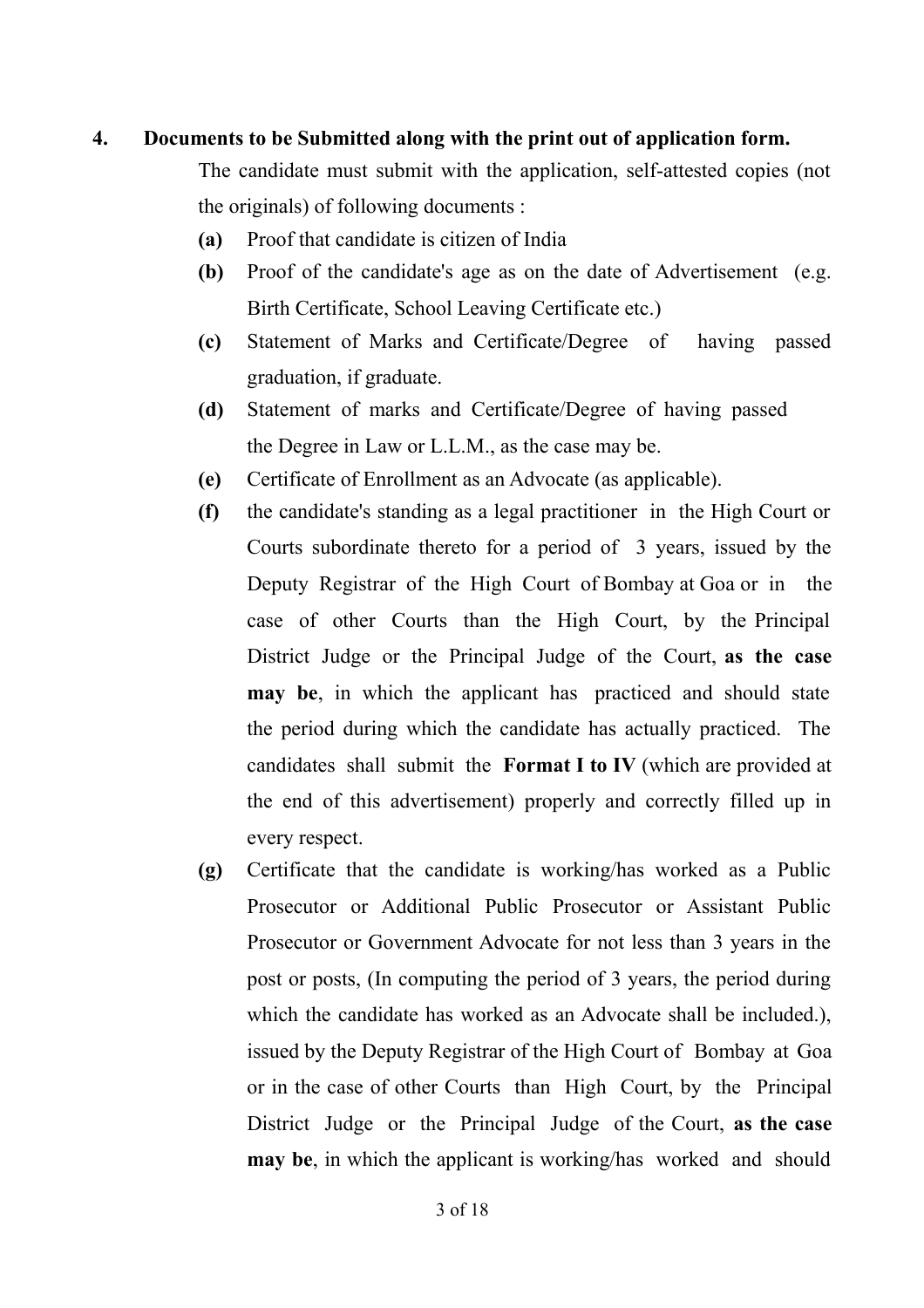state the period during which the candidate has actually worked.

- **(h)** Certificate that the candidate is a member of ministerial staff of the High Court or Courts subordinate thereto or the Offices of the Government Pleaders attached to those Courts. Such certificate may be signed/issued by the head of the Office under whom such candidate is working.
- **(i)** Certificate that the candidate is working as Superintendent in the High Court of Bombay at Goa, Panaji or in the Courts subordinate thereto in Goa and holding a Degree in Law or Sub-Registrar or District Registrar in Goa and holding a Degree in Law or Legal Assistant in the Law Department of the Government of Goa or Superintendent (Legal/Drafting) in the Law Department of the Government of Goa, for not less than five years in the post or posts. Such certificate may be signed/issued by the head of the Office under whom such candidate is working.
- **(j)** Certificate that the candidate is of good moral character from two respectable persons (references), whose names have been mentioned in the application form. The certificate testifying to the candidate's character may be signed by two respectable persons unconnected with the intended candidate's School, College or University and not related to him/her. **The certificates should be issued on or after the date of publication of this advertisement only, as per Format I.**
- **(k)** Certificate that the candidate has sufficient knowledge of the Konkani language. Such knowledge of Konkani must be certified:
	- **(i)** In case of an Advocate, by the Principal District Judge of the District or the Principal Judge of the Court where he practices.
	- **(ii)** In case of a fresh law graduate, by the Principal or the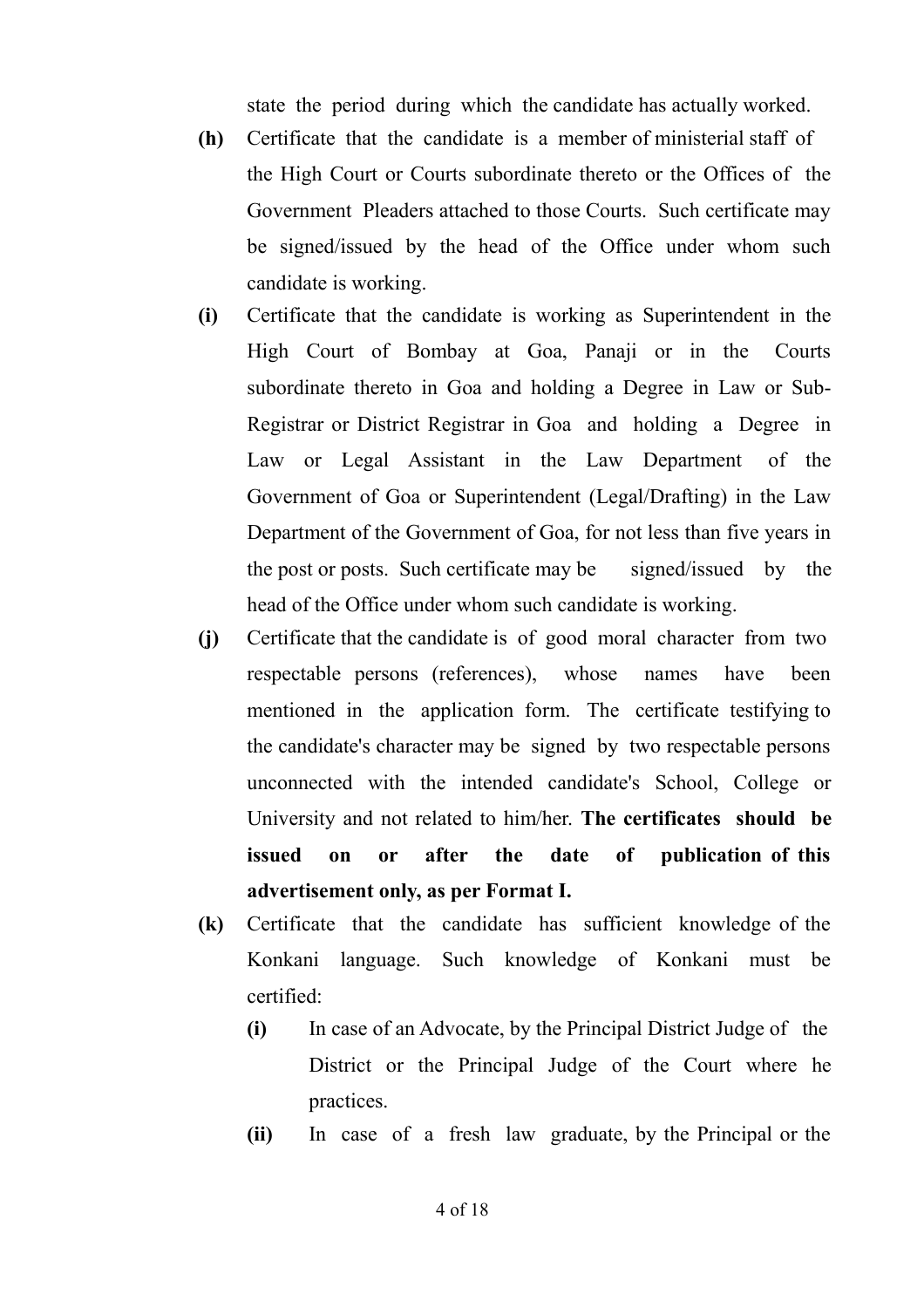Head of the College or University Department where the candidate was enrolled for L.L.B or L.L.M. Degree.

- **(iii)** In case of members of staff, by the Head of the Office under whom such candidate is working.
- **(l)** Income Tax Returns for the last 3 years i.e. 2018-19, 2017-18 and 2016-17 (if any)
- **(m)** A candidate belonging to a Backward Class must also produce a certificate to the effect that the candidate belongs to a community recognized as Backward for the purpose of recruitment to the service under the Government of Goa.
- **(n)** Declaration as to small family appended to the form of application, as per the prescribed Form.
- **(o)** Three latest passport size coloured photographs as instructed in clause 14 of the detailed advertisement.
- **(p)** "e-challan" receipt.
- **5.** The envelope containing printout of the Application, Annexures, documents and "e-challan" receipt should be superscribed with the words "Application for the post of Civil Judge Junior Division & Judicial Magistrate First Class - 2019".
- **6.** Non-production or failure to produce any of the documents referred to above may result in disqualification and the decision of the High Court Administration in this regard shall be final.
- **7. Original** documents should be produced only when required and called for by the High Court. If the same are forwarded with the application, will not be returned by the High Court on its own, nor will any responsibility for their preservation be taken. Applications containing incorrect / incomplete information in any respect shall be rejected.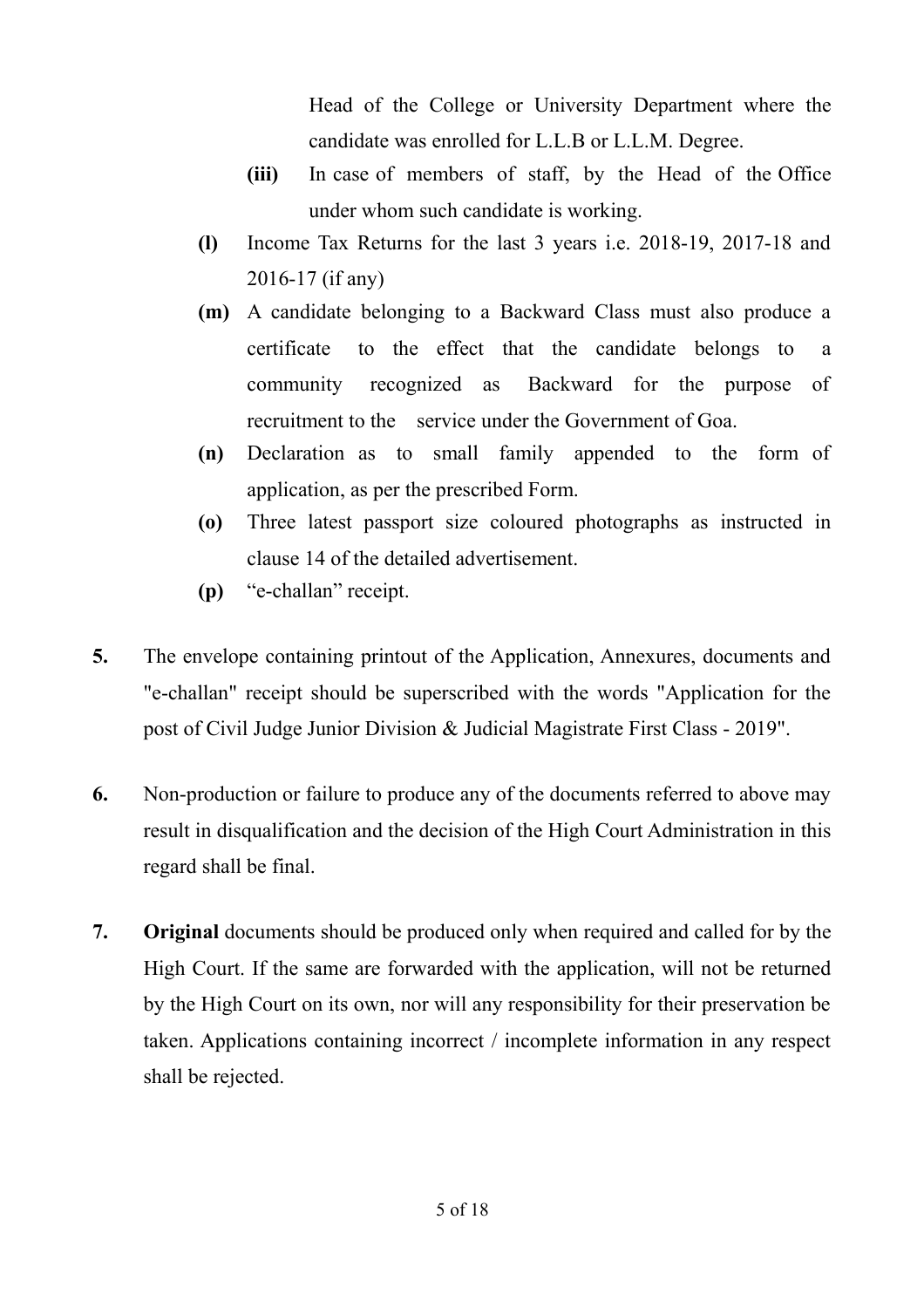## **8. The Scheme of Examination**

The examination will be held in the following three stages -

| Preliminary      | 100 Marks |
|------------------|-----------|
| Examination      |           |
| $\int$ (if any)  |           |
| Main Examination | 200 Marks |
| <i>Viva voce</i> | 50 Marks  |

**(a) Preliminary written Examination** (if any), shall comprise of multiple choice objective type questions, carrying 100 marks. The medium of preliminary examination (if any) shall be English.

 The aim of the Preliminary Written Examination (if any) is to shortlist the candidates appearing for the final written examination. The preliminary examination (if any) being a screening test, its marks will not be taken into consideration for final selection and will not be communicated to the candidates.

 If the Preliminary Written Examination is conducted, then, amongst the successful candidates, ten times the number of vacancies in the order of merit shall be allowed to appear for the Main Written Examination.

**(b) Main Examination** - Main written examination shall comprise of two papers carrying 100 marks each, having a duration of 3 hours each in Civil Laws and Criminal Laws respectively. The medium of the written examination shall be either Konkani or Marathi or English. The candidate shall specifically mention in the candidate's Application Form about his choice of medium. Choice once given shall not be allowed to be changed subsequently under any circumstances.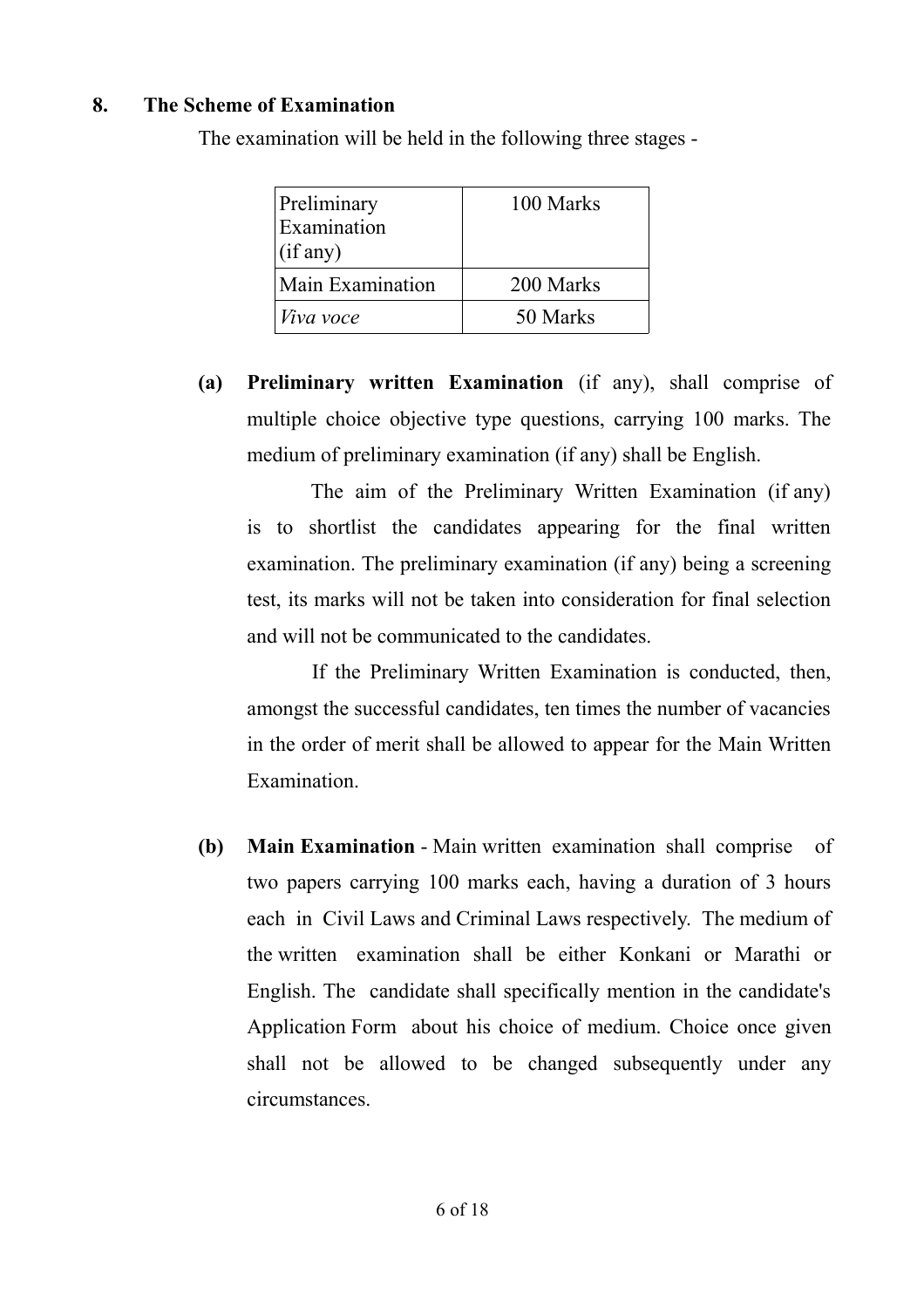**(c)** *Viva voce* - The High Court shall hold *viva voce* examination carrying 50 marks for the candidates who secure not less than 50% of marks in each paper at such final written examination.

Provided that the candidates belonging to the Scheduled Castes and Scheduled Tribes and Other Backward Classes who secure not less than 45% marks in each paper shall be eligible for the *viva voce*.

The candidate shall be called for the *viva voce* in the order of their merit by maintaining a ratio of 1:3 of the available vacancies the successful candidates. If more than one candidate secures the same marks in the proportion of 1:3, then all such candidates shall be called for the *viva voce*.

## **9. FINAL SELECTION**

Only those candidates securing a minimum of 40% marks in the *viva voce* shall be considered for the final selection. The final selection shall be done on the basis of the marks secured in the main written examination and the *viva voce*.

#### **10. SYLLABUS**

- (A) The syllabus for the preliminary examination (if any) shall be as mentioned below:
	- i) The Constitution of India
	- ii) The Indian Contract Act, 1872
	- iii) The Specific Relief Act, 1963
	- iv) The Limitation Act, 1963
	- v) Sale of Goods Act, 1930
	- vi) Indian Partnership Act, 1932
	- vii) The Code of Civil Procedure, 1908
	- viii) Transfer of Property Act, 1882
	- ix) The Easement Act, 1882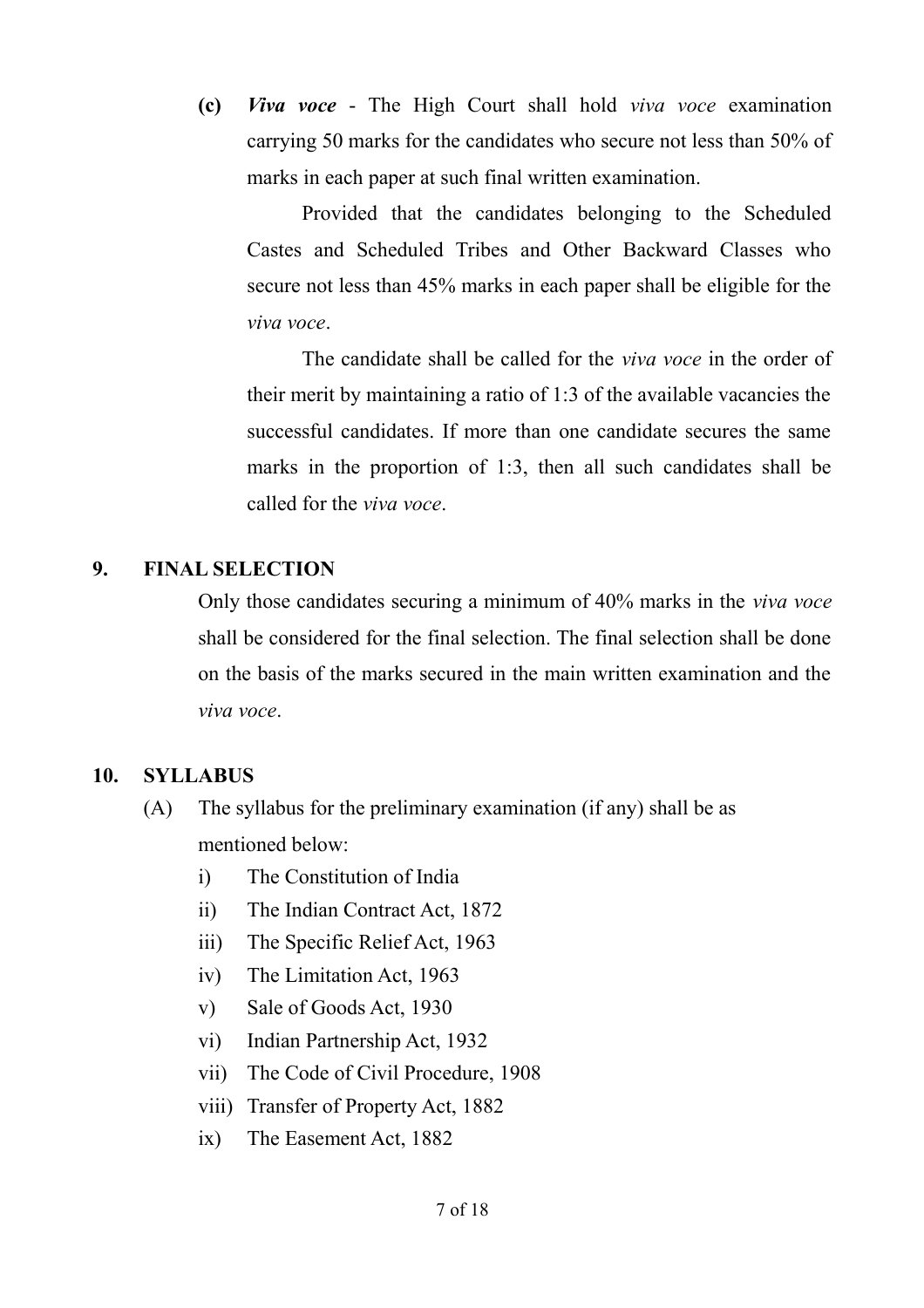- x) Family Laws in Goa including Hindu Laws and Muslim Laws
- xi) Land Laws
	- (a) The Goa, Daman & Diu Agricultural Tenancy Act,1964
	- (b) The Goa, Daman & Diu Mundkars (Protection from Eviction) Act, 1975
	- (c) The Goa, Daman & Diu Buildings (Lease, Rent & Eviction) Control Act, 1968 and Rules, 1969
- xii) The Code of Criminal Procedure, 1973
- xiii) The Indian Penal Code, 1860
- xiv) The Evidence Act, 1872
- xv) The Scheduled Castes & Scheduled Tribes (Prevention of Atrocities) Act, 1989
- xvi) The Negotiable Instrument Act, 1881
- (B) The syllabus for the main written examination shall be as mentioned below:

#### **Paper - I (100 Marks)**

- i) The Indian Contract Act, 1872
- ii) The Specific Relief Act, 1963
- iii) The Limitation Act, 1963
- iv) Sale of Goods Act, 1930
- v) Indian Partnership Act, 1932
- vi) The Code of Civil Procedure, 1908
- vii) Transfer of Property Act, 1882
- viii) The Easement Act, 1882
- ix) Family Laws in Goa including Hindu Laws and Muslim Laws
- x) Land Laws
	- (a) The Goa, Daman & Diu Agricultural Tenancy Act, 1964
	- (b) The Goa, Daman & Diu Mundkars (Protection from Eviction) Act, 1975
	- (c) The Goa, Daman & Diu Buildings (Lease, Rent & Eviction) Control Act, 1968 and Rules, 1969
- xi) Constitution of India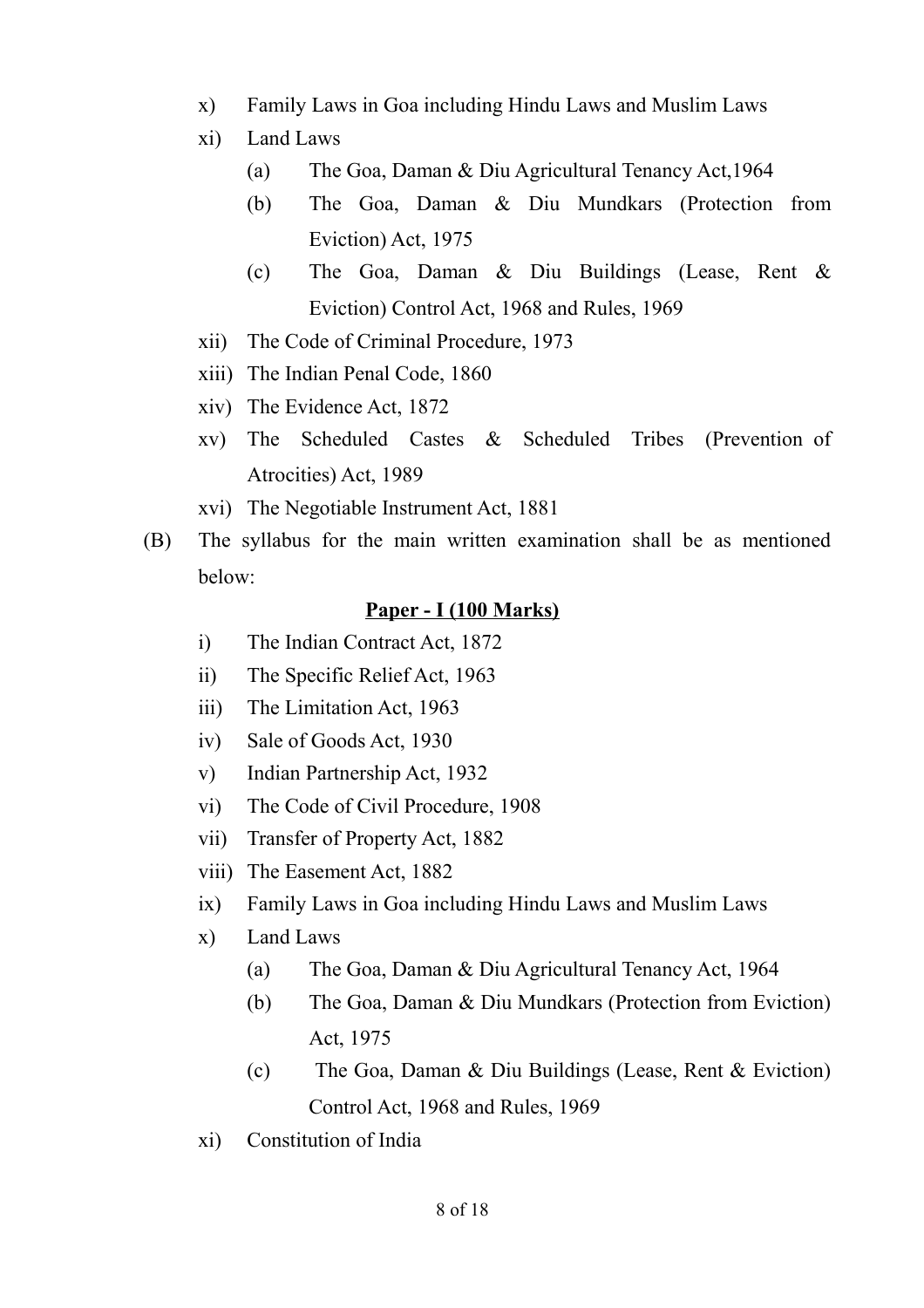#### **Paper - II (100 Marks)**

- i) The Code of Criminal Procedure, 1973
- ii) The Indian Penal Code, 1860
- iii) The Evidence Act, 1872
- iv) The Scheduled Castes & Scheduled Tribes (Prevention of Atrocities) Act, 1989
- v) The Negotiable Instrument Act, 1881
- vi) Essay on Current Legal Topic (Approximately 800 words)
- **11.** The candidates will have to appear for the preliminary written examination (if any), final written examination and for the *viva voce*, if called for, at their own expense.

#### **12. CENTRE OF EXAMINATION**

The Preliminary Written Examination (if any), the Main Written Examination and the *viva voce* shall be conducted in the State of Goa. The venue of the aforesaid examinations shall be declared on the official website before the respective Examination/s.

 A candidate who is found indulging in unfair practices viz, copying or misconduct during written examination, or has been convicted in any criminal case or is compulsorily retired, removed or dismissed from judicial service or could not successfully complete probation period of any post in judicial service shall not be eligible to appear for competitive examination.

The decision of the High Court as to the eligibility or otherwise of a candidate for admission to the preliminary written examination (If any), main written examination and *viva voce* shall be final.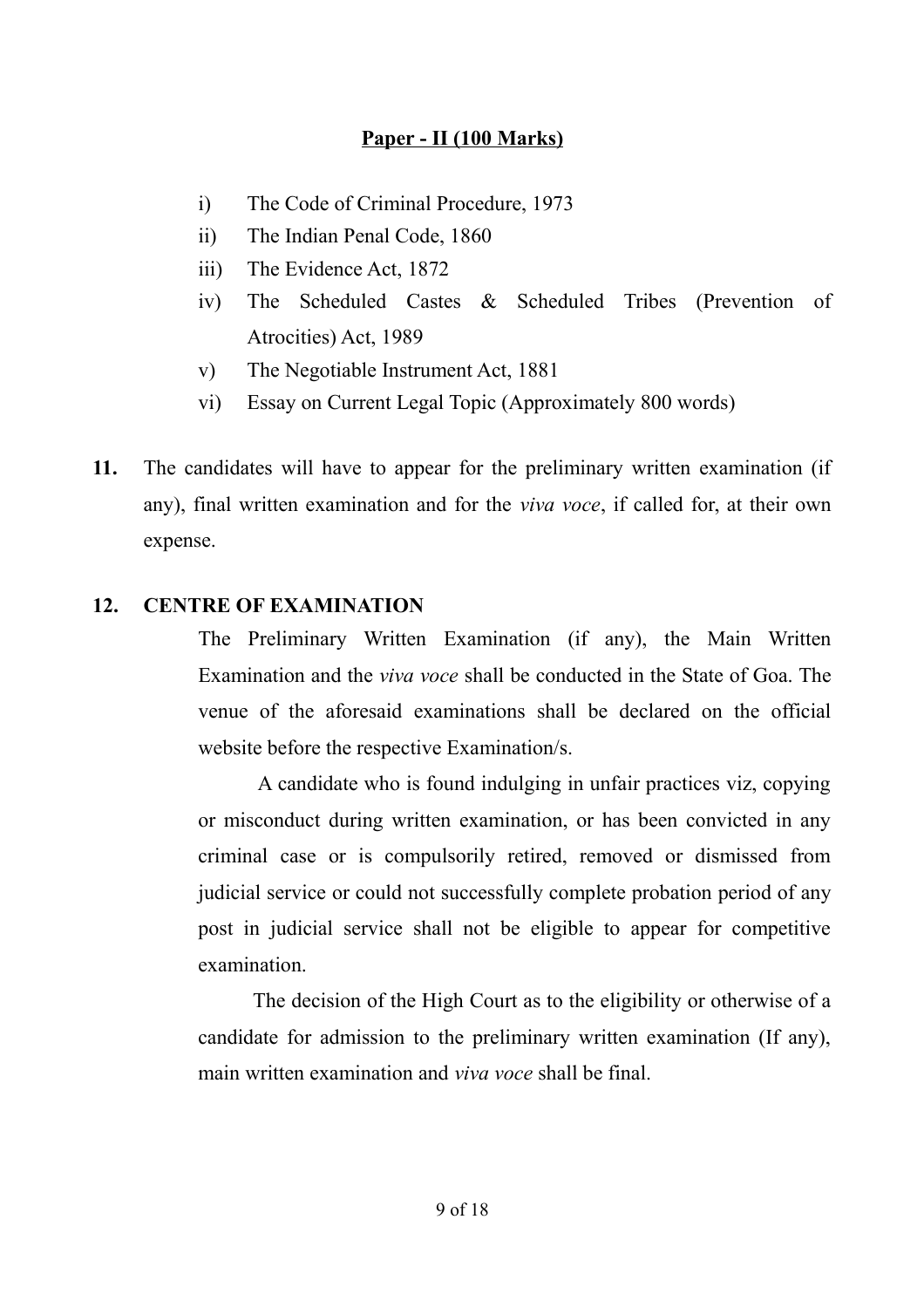- **13. Disqualification for appointment:** A person shall not be eligible for appointment to the service ,-
	- **(a)** If the candidate is not a citizen of India; or
	- **(b)** If the candidate is compulsorily retired, removed or dismissed from judicial service or from service in any Government or Statutory or Local Authority or failed to complete probation period in judicial service on any post, or in any Government or Statutory or Local Authority; or
	- **(c)** If the candidate has been convicted for an offence involving moral turpitude or the candidate is or has been permanently debarred or disqualified by the High Court or the Union Public Service Commission or any State Public Service Commission from appearing for examinations or selections conducted by it; or
	- **(d)** If the candidate directly or indirectly influences the Recruiting Authority by any means for the candidates candidature; or
	- **(e)** If he is a man, who has more than one wife living and if a woman, has married a man already having another wife; or
	- **(f)** If the candidate has more than two children.

**Explanation:** For the purpose of this clause, where a couple has only one child, any number of children born out of a single subsequent delivery shall be deemed to be one child.

 Provided that, a person having more than two children on the date of commencement of the Goa Judicial Service Rules, 2005 i.e. 30.06.2005, shall not be disqualified for appointment under this clause so long as the number of children he had on the date of such commencement does not increase.

 Provided further that a child or more than one child born in a single delivery within the period of one year from the date of such a commencement shall not be taken into consideration for the purpose of disqualification mentioned in this clause.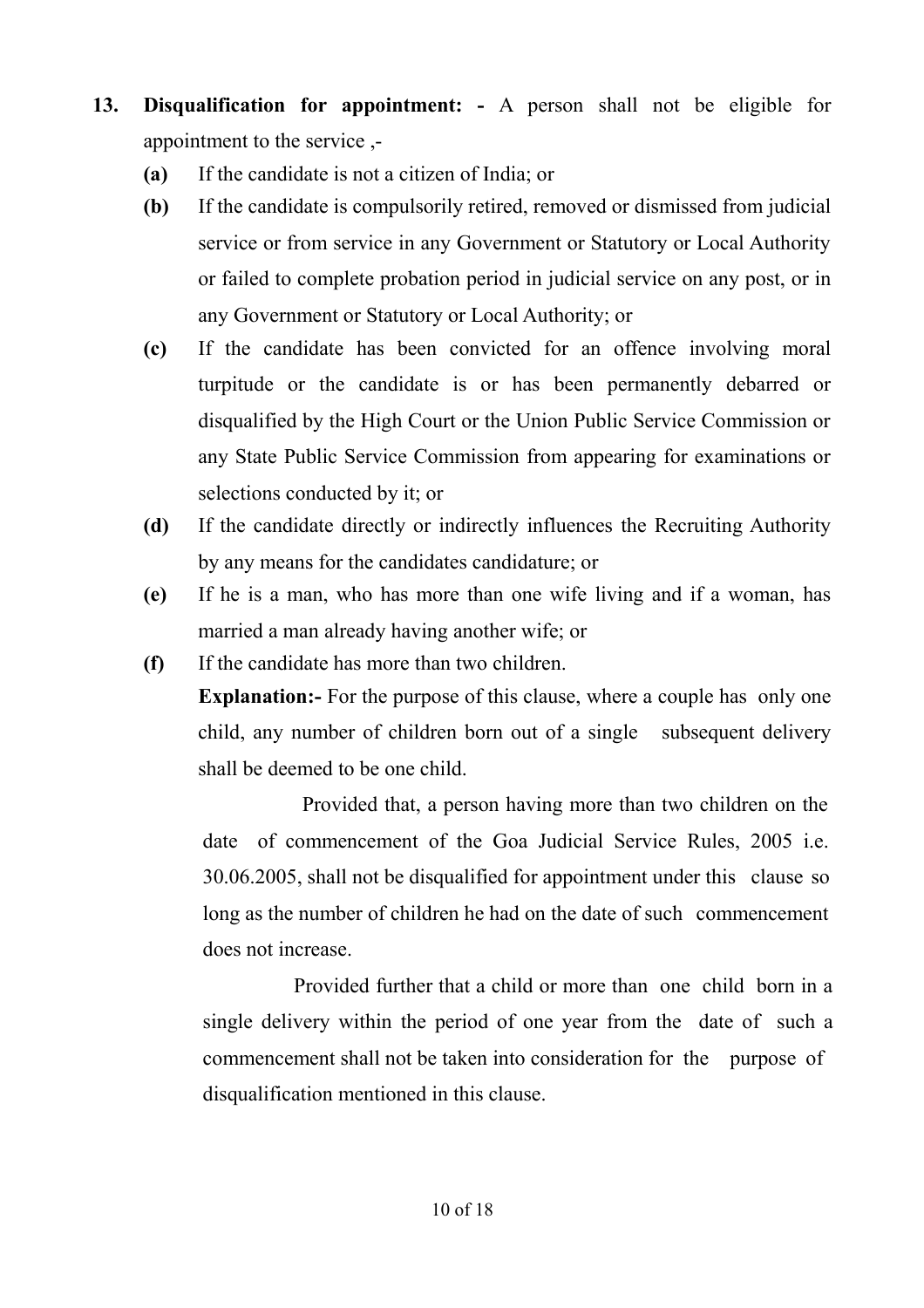**Note:** A candidate shall submit along with the application, the declarations appended to the present advertisement/form of application.

- **14.** The candidates should send the application only in the prescribed format which may be downloaded, printed and **duly filled in** with latest three passport size colour photographs of which one photograph should be affixed on the application. It should be duly signed across in such a manner that part of the signature should come on the photograph and the remaining portion on the Application Form.
- **15. Fees:-** Candidates belonging to the General Category are required to deposit ₹1000/- and those belonging to Backward Classes are required to deposit ₹500/- using the **"e-Challan"** facility. The said fee shall be non refundable.
- **16.** The candidate shall prepare the Annexure/s duly typewritten, containing the information giving names of the Courts in which and Judges before whom the candidate has practiced during the period of three years immediately preceding the date of the publication of the advertisement in the prescribed **Format No. II**.
- **17.** Similarly, candidates shall prepare the Annexures enumerating particulars of practice as an Advocate giving the period and total duration of the practice in the prescribed **Format No. III & IV**, and submit all the prescribed formats duly filled in along with printout of the application.
- **18. The eligible candidates who are already in Government service shall send the print out of the application form and above said documents through proper channel.**
- **19.** Candidates are hereby instructed to visit the Official website http://www.hcbombayatgoa.nic.in of the High Court of Bombay at Goa from time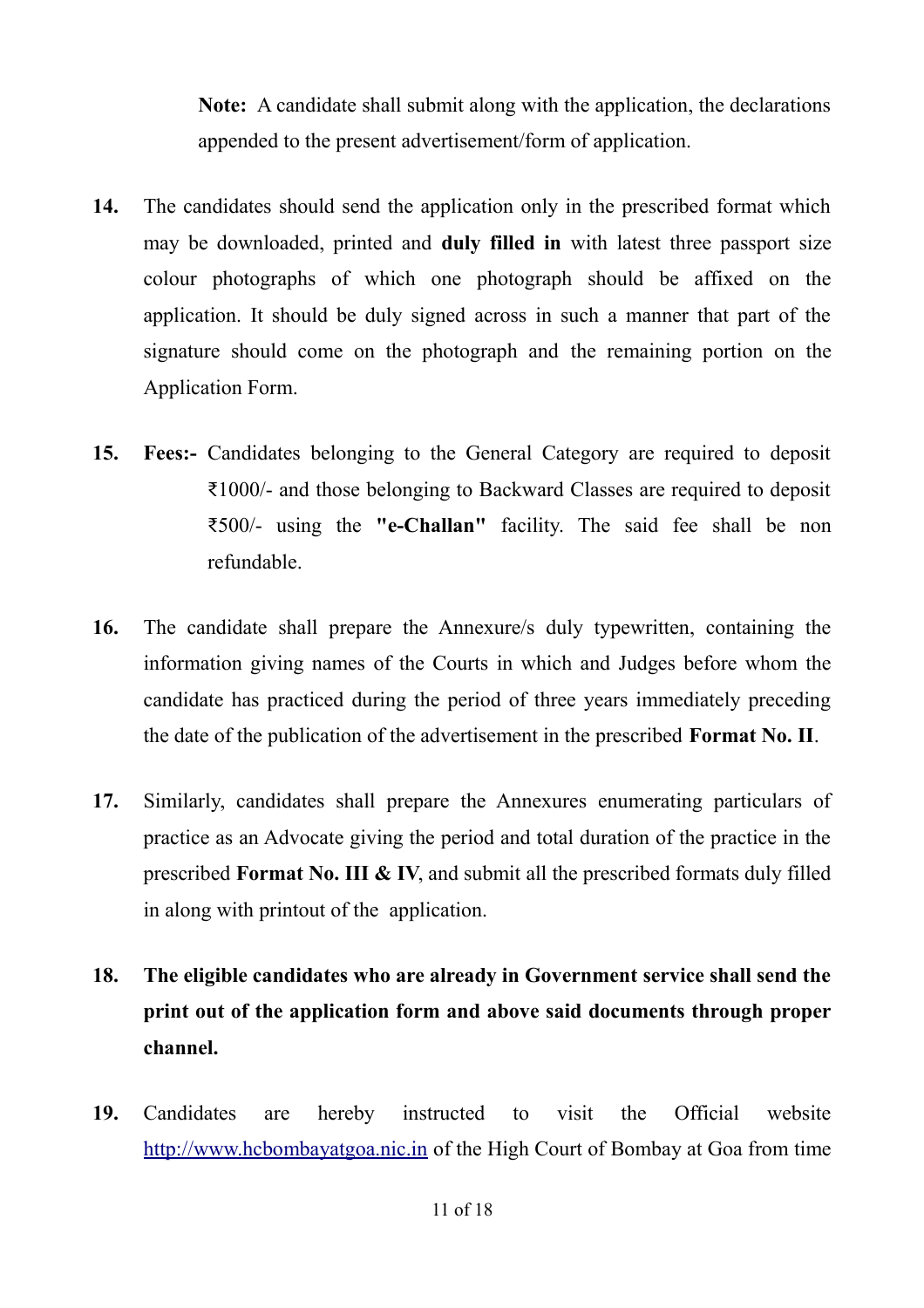to time for the relevant instructions that may be uploaded in future regarding this recruitment.

- **20.** The applications containing incomplete/incorrect information will be rejected. Should any of the particulars furnished be found to be false to the knowledge of the candidate, the candidate will not be allowed to continue to participate in the selection process and, if appointed, will be liable to be dismissed. The willful suppression of any material fact will be similarly treated.
- **21.** The selection will be made strictly on merit on the basis of the marks secured by the candidate in the main written examination and *viva voce*.
- **22.** Success in the examinations and resultant selection shall confer no right of appointment to the candidate and unless the Government, in consultation with the High Court, is satisfied, after such enquiry as may be considered necessary, that the candidate is suitable in all respects for appointment, the candidate will not be appointed to the post.
- **23.** No person selected for appointment shall be appointed
	- i) unless the Recruiting Authority is satisfied that the candidate is of good character and is in all respects suitable for appointment to the service;
	- ii) unless it is certified by the medical authority specified by the High Court that the candidate is medically fit to discharge the duties of the post to which he is selected for appointment.

Sudhiir<br>Mahade<br>Deshpa<br>Sud<br>(Regist<br>High Co<br>12 of 18 Mahadeo Deshpande

Digitally signed by Sudhiir Mahadeo Deshpande Date: 2019.09.18 10:41:47 +05'30'

**Sudhiir M. Deshpande (Registrar – Administration) High Court of Bombay at Goa**

**Place - Panaji Date: 18th September, 2019**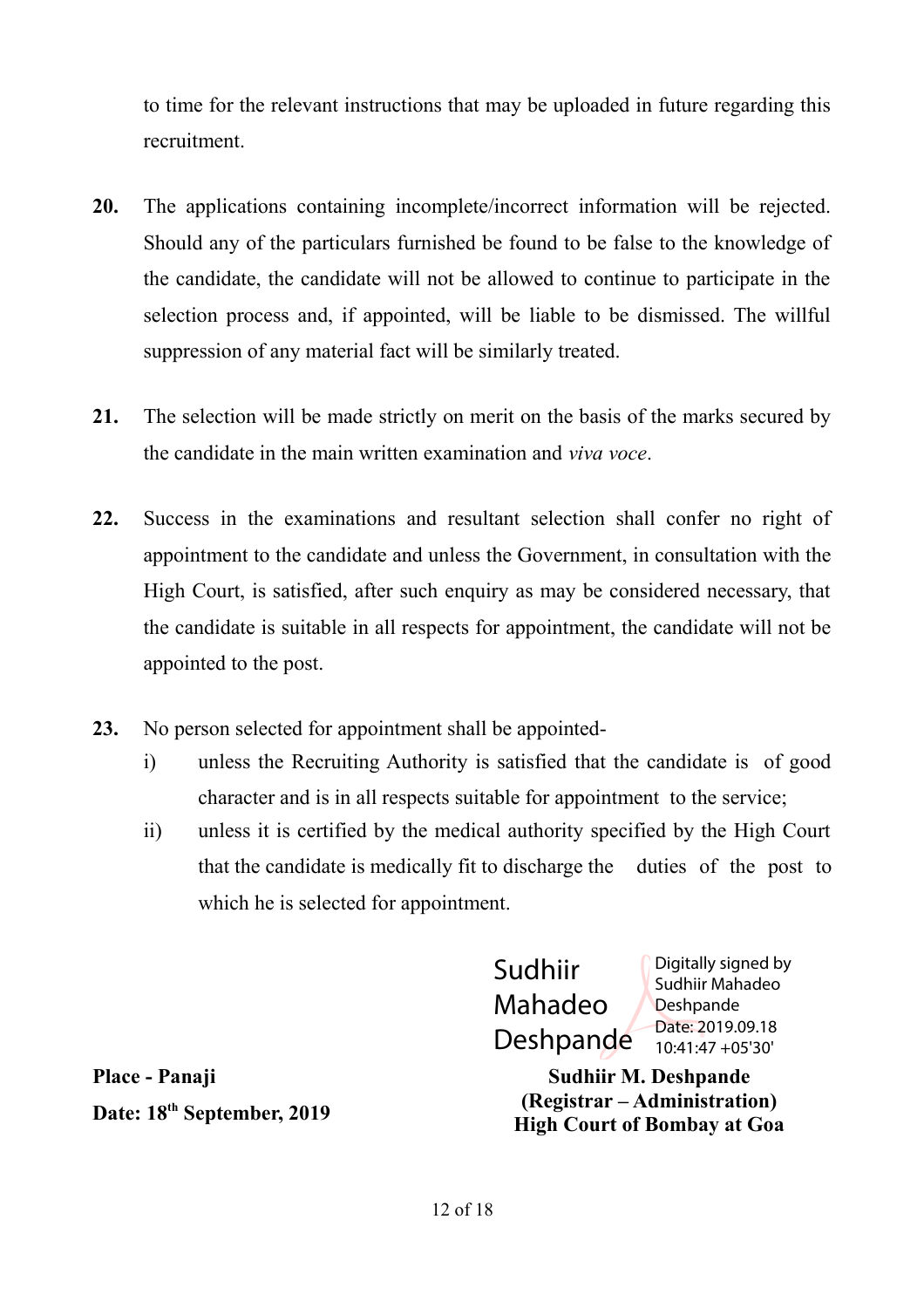# **General instructions for submitting applications:**

- **1.** A candidate must carefully read the entire advertisement and follow all of the instructions/directions before starting actual filling up of the application, so as to avoid mistakes.
- **2.** The High Court of Bombay at Goa does not assume any responsibility for the candidates not being able to submit their applications within the last date for any reason.
- **3.** Candidate should provide, correct e-mail ID—and the candidates own mobile number on which correspondence can be made, if any, hence it should not be changed during the recruitment process.
- **4.** Candidates must take due care to submit a legible and good quality photograph. If the candidate cannot be identified from the photograph submitted by them, they shall not be allowed to appear for examination.
- **5.** "SMS" or "e-mail" alerts for the examinations, will be notified on the registered mobile number and e-mail ID of the candidates.

## **6. Admit Cards:**

For the details/instructions regarding Admit Cards for the Preliminary Written Examination (if any) and Main Written Examination, kindly refer to the Official website **http://www.hcbombayatgoa.nic.in** prior to the preliminary written examination (if any) or the Main Written Examination accordingly.

- **7.** No complaint/grievance of the candidate shall be entertained or heard by the High Court in case of their failure to produce the Admit Card before the examination.
- **8.** Candidates are advised to submit documents, Annexures in prescribed **Formats No. - I to IV** of the advertisement along with the printout of the Application Form duly filled and signed.
- **9.** Copy of **"e-challan"** should be printed and forwarded along with the application.
- **10.** The character certificate produced on record should be as per prescribed **Format No. - I** and issued by the same persons, whose names are mentioned in the Application Form.
- **11.** The candidates are advised to visit the website http://www.hcbombayatgoa.nic.in from time to time. All the relevant information/instructions shall be published on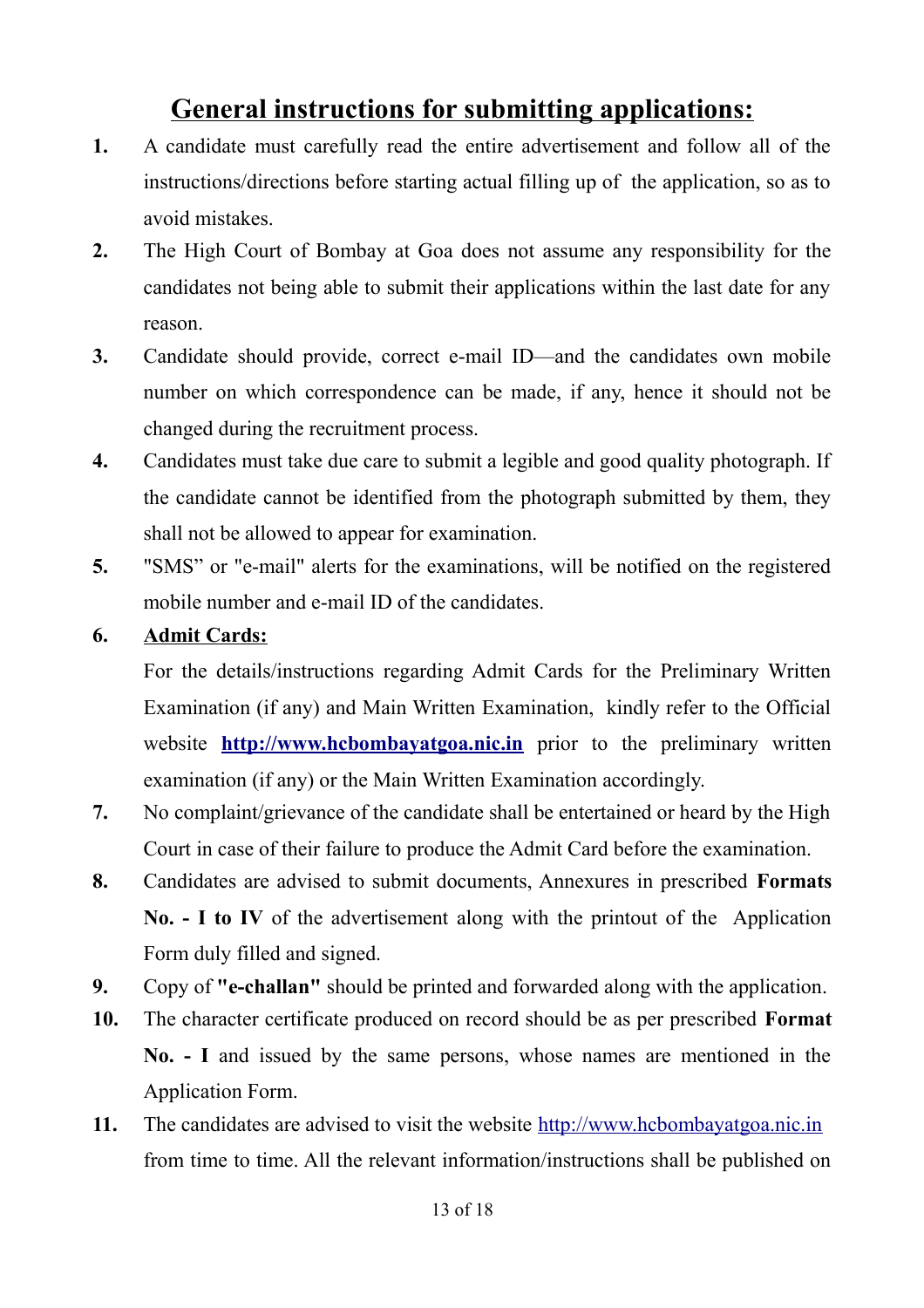the official website of the High Court of Bombay at Goa.

- **12.** The time table and venue for preliminary written examination (If any), main written examination and *viva voce* of the candidates shall be displayed on the official website of the High Court of Bombay at Goa.
- **13.** The name of the candidate shall be removed from the Merit List or the Additional List, as the case may be, without any notice, if it is revealed that any information furnished by such candidate in the Application Form is incorrect/false.

Sudhiir<br>Mahade<br>Deshpa<br>Sudhi<br>(Registr:<br>High Cou Mahadeo Deshpande 10:41:31 +05'30' Digitally signed by Sudhiir Mahadeo **Deshpande** Date: 2019.09.18

**Sudhiir M. Deshpande (Registrar – Administration) High Court of Bombay at Goa**

**Place - Panaji Date: 18th September, 2019**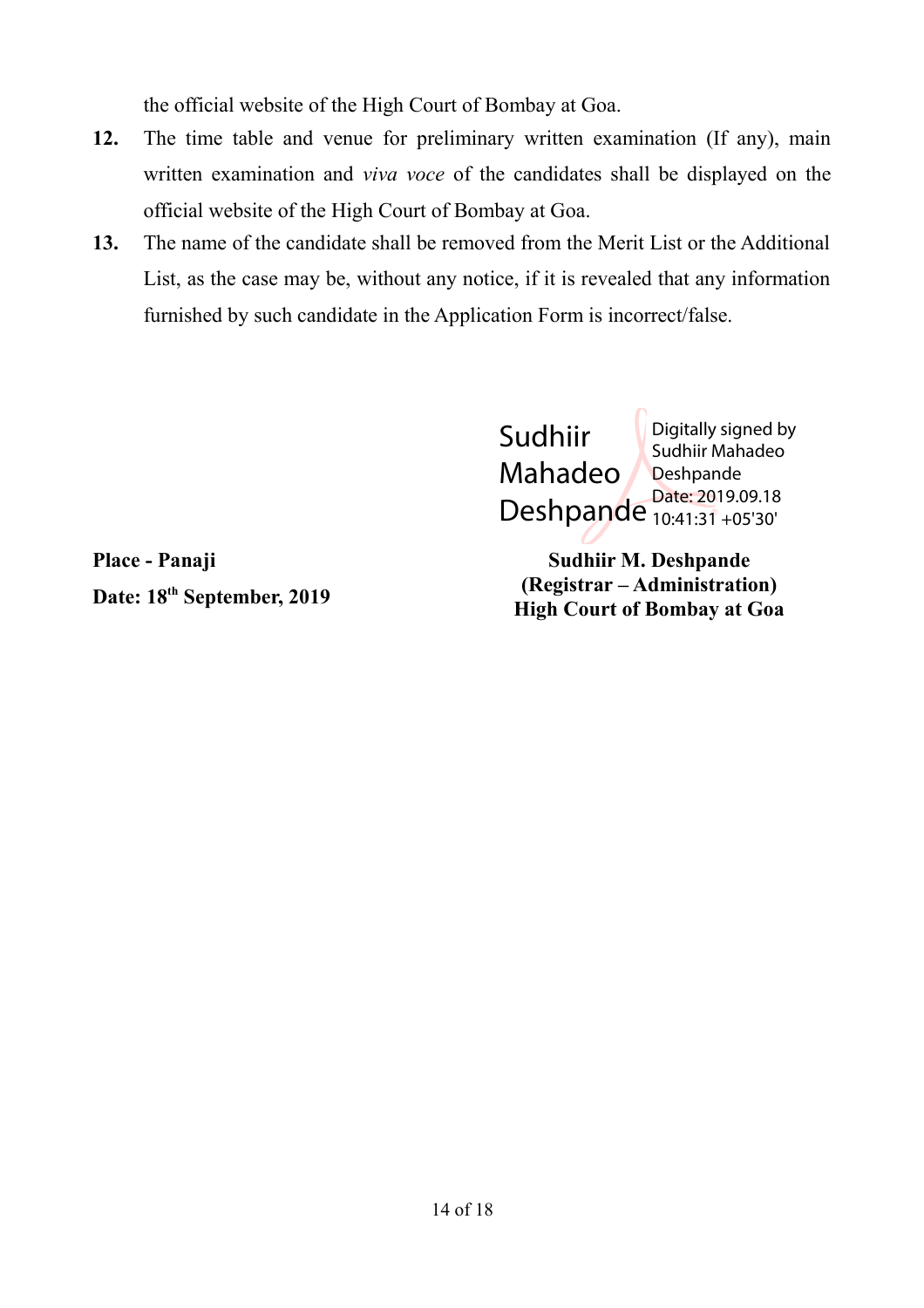# **FORMAT No. – I**

# **CHARACTER CERTIFICATE**

|                   |  |                                  | This is to certify that Mr./Mrs./Ms.                                                |  |                                         |    |
|-------------------|--|----------------------------------|-------------------------------------------------------------------------------------|--|-----------------------------------------|----|
|                   |  | Son/Daughter/Wife of             |                                                                                     |  | residing                                | at |
|                   |  |                                  |                                                                                     |  | , who is applying for the               |    |
|                   |  |                                  | post of CJJD & JMFC in the Judicial Service of the State of Goa (Recruitment 2019), |  |                                         |    |
|                   |  | is well known to me for the past |                                                                                     |  | years and the candidate's character and |    |
| conduct are good. |  |                                  |                                                                                     |  |                                         |    |

Date :-Place :- Signature of the Person Issuing Certificate

# **Details of the Person Certifying** :-

Name :

Address :

Mobile/Land Line (with STD Code) No. :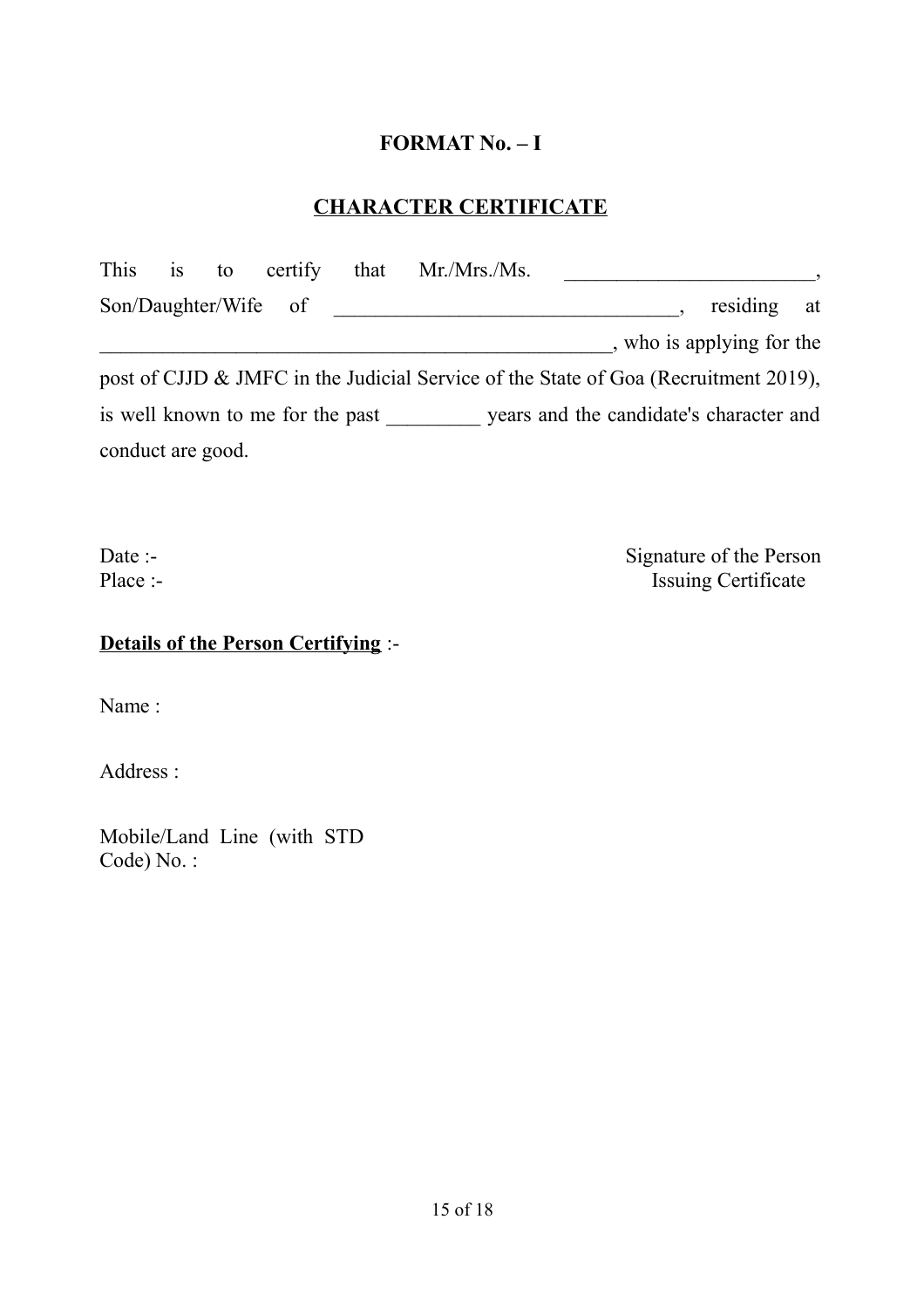## **FORMAT No. - II**

Details of courts and name of the Judges before whom I have practiced during the period of **three years** immediately preceding the date of the publication of the advertisement.

| Sr.<br>No.     | Period | Name of the Court | Name of the Judge | Case No. |
|----------------|--------|-------------------|-------------------|----------|
| $\mathbf{1}$   |        |                   |                   |          |
| $\overline{2}$ |        |                   |                   |          |
| 3              |        |                   |                   |          |
| $\overline{4}$ |        |                   |                   |          |
| 5              |        |                   |                   |          |
| 6              |        |                   |                   |          |
| $\overline{7}$ |        |                   |                   |          |
| 8              |        |                   |                   |          |
| 9              |        |                   |                   |          |
| 10             |        |                   |                   |          |
| 11             |        |                   |                   |          |
| 12             |        |                   |                   |          |
| 13             |        |                   |                   |          |
| 14             |        |                   |                   |          |

I, hereby, declare that the above furnished particulars are true, correct and complete to the best of my knowledge and belief.

**Date : Place :** **(Name and Signature of Applicant)**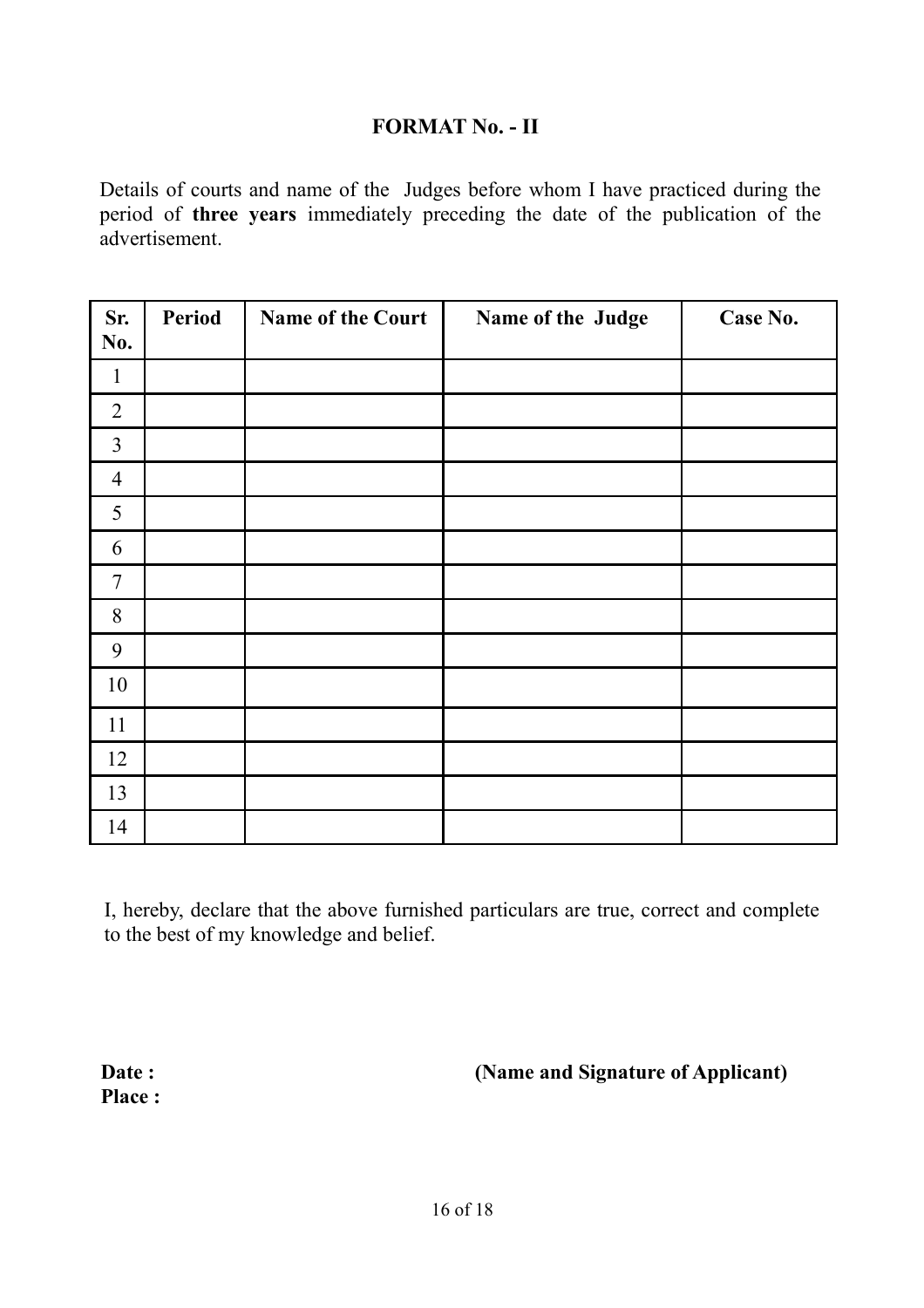## **FORMAT No. - III**

I, \_\_\_\_\_\_\_\_\_\_\_\_\_\_\_\_, hereby state, that I am enrolled as an Advocate since \_\_\_\_\_\_\_\_\_\_ with Bar Council of Maharashtra and Goa and my enrollment number is \_\_\_\_\_\_\_\_\_\_\_\_. I am practicing as an Advocate at (place/s) since the date of my enrollment. I have been practicing as an Advocate for not less than three years on the date of publication of the present advertisement. The total duration of my practice as on the date of advertisement as an Advocate is \_\_\_\_\_\_\_\_\_\_\_\_\_\_\_\_ years.

 I, hereby, declare that the above furnished particulars are true, correct and complete to the best of my knowledge and belief.

**Date : Place :** **(Name and Signature of Applicant)**